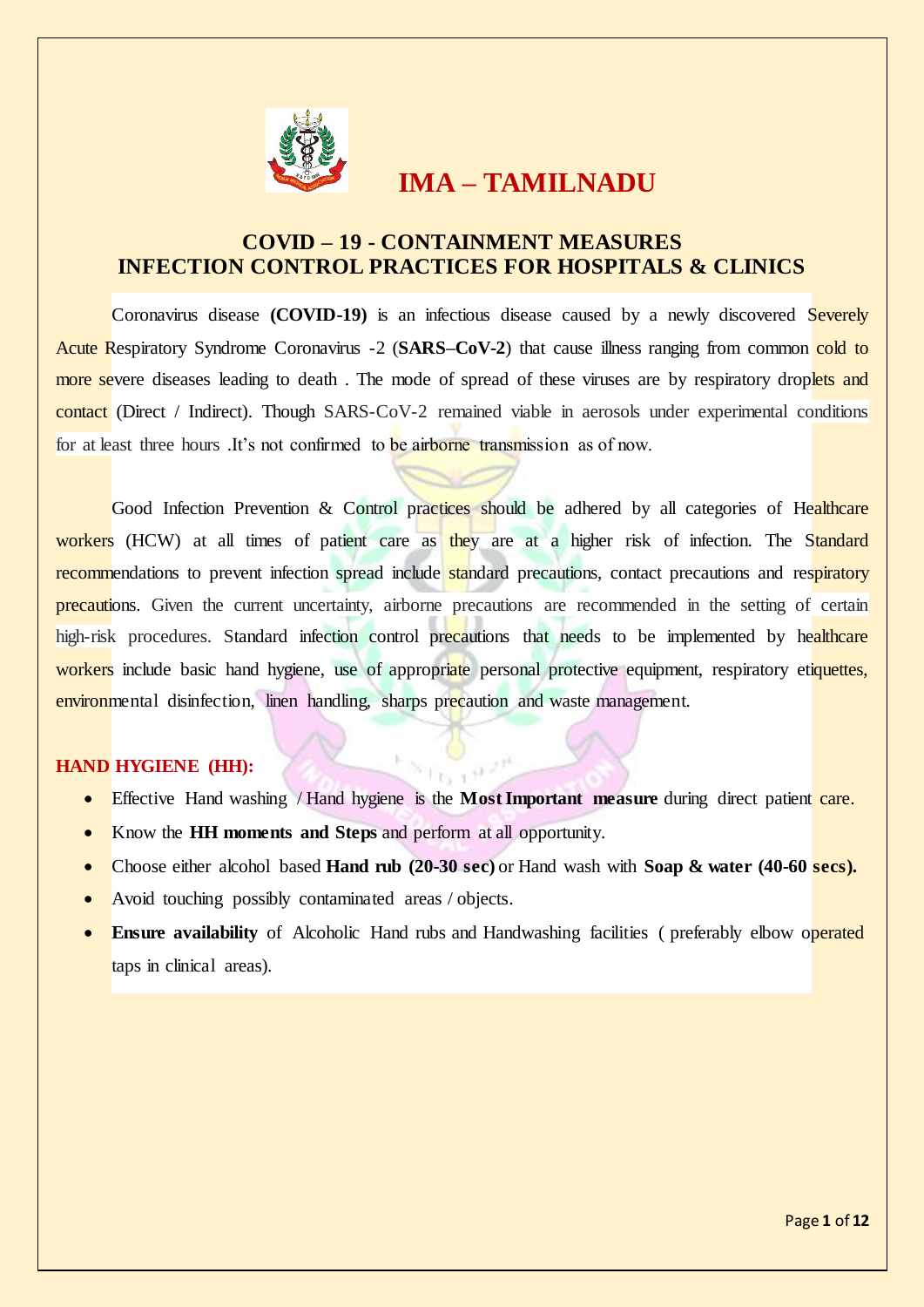

### **PERSONAL PROTECTIVE EQUIPMENT (PPE):**

- Wear a **Triple layered Medical mask** while handling patients- Suspected / confirmed.
- **N-95 respirator/FFP-2 mask** including gloves, long-sleeved non-permeable gown, eye protection/ face shield – while collecting samples for COVID testing & performing **aerosol generating**

**procedures**, Such as -

- o Tracheal intubation
- o Non-invasive ventilation
- o Tracheotomy
- o Cardiopulmonary resuscitation
- o Manual ventilation before intubation
- o Bronchoscopy
- Medical masks can be worn for 4-6 hours and N-95 respirator for 6-8hrs- IDEALLY
- **Extended use of N-95 respirator** while caring for multiple patients. should be carefully handled and ideally discarded in yellow bin after use.
- Everyone who needs to wear N95 respirator should be **trained and fit test done** at-least in the last one year.
- Wear PPE before patient contact and remove after coming out of patient care area.
- **Do not touch your face** while wearing a PPE.
- **Wash hands** before and after PPE wear.
- **Disinfect Reusable** PPE between patient use.
- **Do Not Re-use** disposable PPE as it is associated with risk of infection.
	- o In case of acute shortage of disposable PPE follow Interim guidelines given by CDC etc…
- Provide **Medical mask to patients** with respiratory symptoms.
- Wearing medical masks **when NOT indicated may cause unnecessary cost and create a false sense of security** that can lead to the neglect of other essential preventive measures.

Page **2** of **12**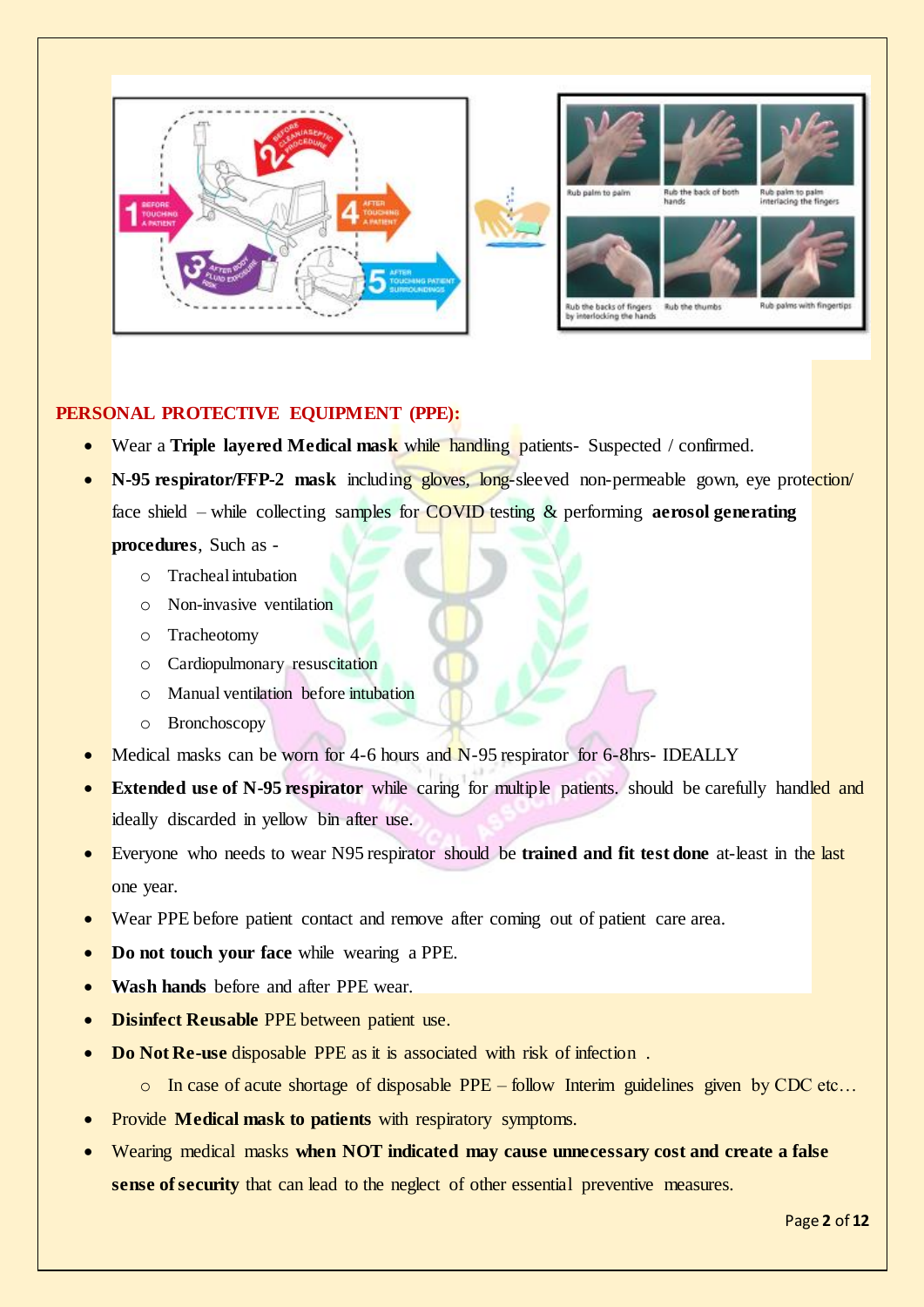





**Sequence of wearing & removing PPE**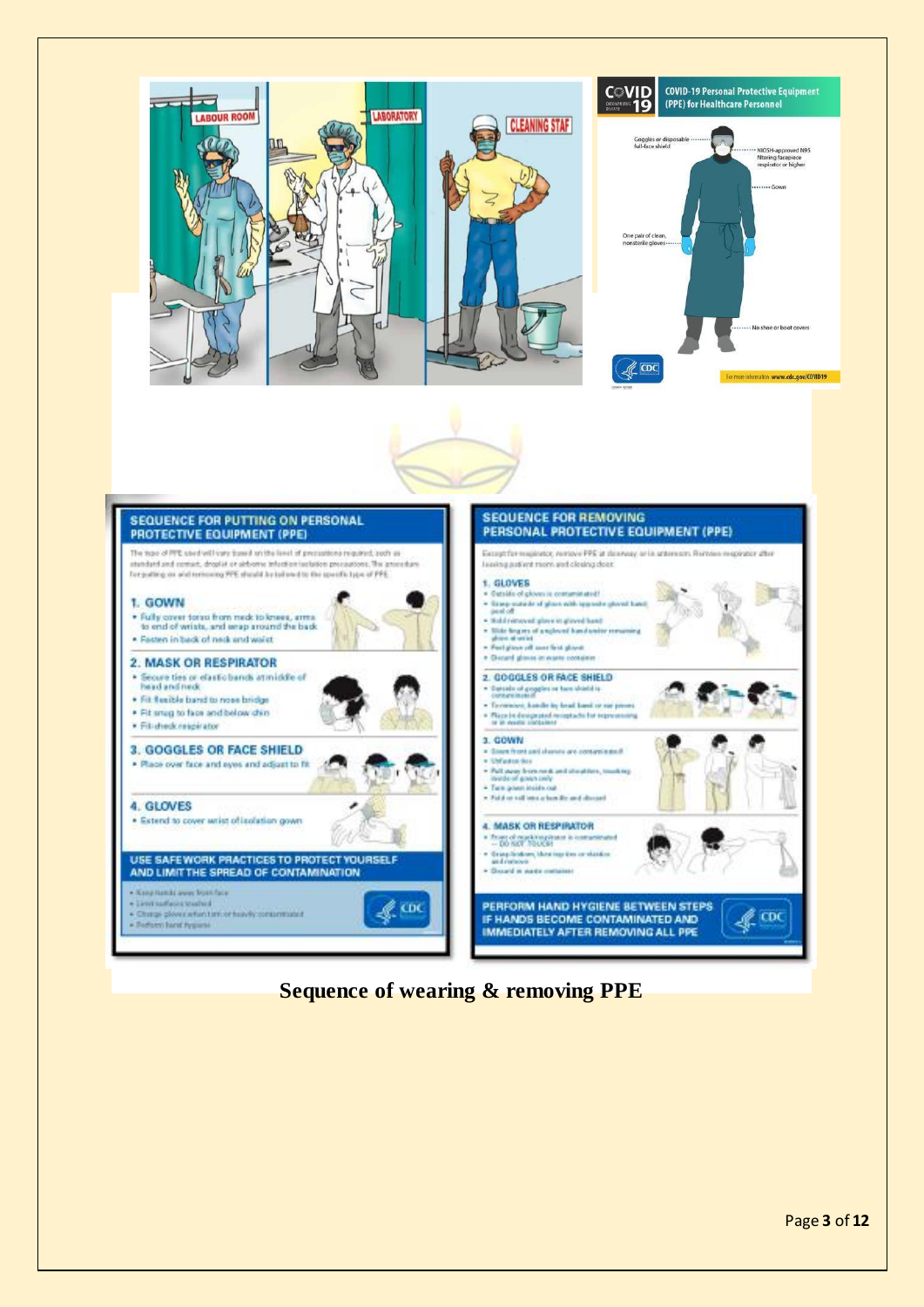

# **Wearing & Removing N-95 Respirator**

## **ENVIRONMENTAL SURFACE CLEANING & DISINFECTION:**

- Maintain **1 meter (2 arms) distance** between patients / HCWs / Visitors– including OP waiting and IP beds.
	- o In the Isolation room & screening & triage centre **Spaced 2 meters apart**
- If Patient with COVID admitted at the hospital facility Have a **designated route**, control traffic and restrict visitors.
- Have a scheduled **cleaning plan based on the risk** considering the type of area and clinical activity.
- Clean environmental surfaces with detergent and water and disinfect using70% alcohol (**Metallic)** & 1% sodium hypochlorite (**Non-metallic**) or 5% Lysol solution – contact time -30 mins.
	- o 5% Lysol sprays can be used for disinfecting surfaces.
		- Potential for aerosol generation therefore caution required while spraying in known / suspected contaminated settings.- then mopping is preferred
	- o 1% sodium Hypochlorite should be freshly prepared every day and used.
- Floor & railing cleaning by **Three buckets system**, one with *plain water* and one with *detergent solution*; one bucket for *1% sodium hypochlorite*
	- 1. First mop the area with the water and detergent solution
	- 2. After mopping clean the mop in plain water and squeeze it
	- 3. Mop area again using sodium hypochlorite 1% after drying the area



Page **4** of **12**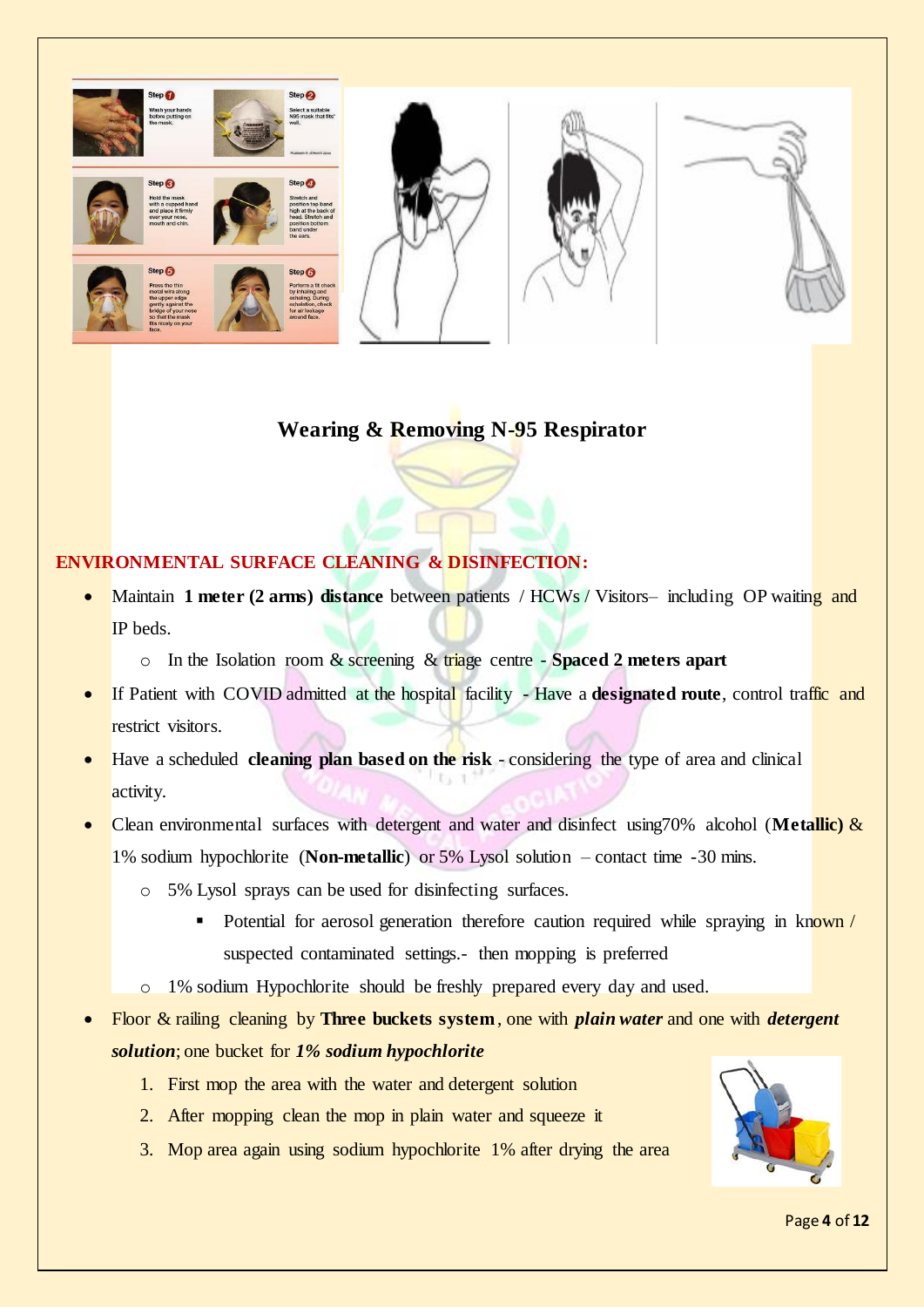- o Mop the floor starting at the far corner of the room and work towards the door
- Frequency of cleaning:
	- o **High touch surfaces**: Disinfection of high touch surfaces like (doorknobs, telephone, call bells, bedrails, stair rails, light switches, wall areas around the toilet) should be done **every 3- 4 hours**.( if COVID suspected / confirmed patients are there – then every **1-2 hours** )
	- o **Low-touch surfaces**: For Low-touch surfaces (walls, mirrors, etc.) mopping / wiping should be done at least once daily.
- Cleaning staff should be attired in suitable PPE. Disposable gloves should be removed and discarded if they become soiled or damaged, and a new pair worn.
- The cleaning staff should **wash their Hands** with soap and water immediately after removing the PPE.

## **MEDICAL EQUIPMENT DISINFECTION:**

- Use **dedicated non critical medical equipment** for patients Example Stethoscope , BP cuff , Thermometer etc
- Avoid sharing of equipment. if unavoidable **clean & disinfect between patients**.
- Based on the equipment 70% alcohol (**Metallic**) & 1% sodium hypochlorite (**Non-metallic**) or 5% Lysol solution or follow manufacturer's instruction.

|                 | <b>AREA / ITEM</b> | <b>PROCESS FOR</b>                                                                                               | <b>METHOD</b>                                                                                                                                                                                                                                                   |  |
|-----------------|--------------------|------------------------------------------------------------------------------------------------------------------|-----------------------------------------------------------------------------------------------------------------------------------------------------------------------------------------------------------------------------------------------------------------|--|
|                 |                    | <b>DISINFECTION</b>                                                                                              |                                                                                                                                                                                                                                                                 |  |
| <b>Floors</b>   |                    | Detergent and<br>1% Sodium<br>Hypochlorite/ or an<br>approved disinfectant<br>routinely used in your<br>hospital | (Three buckets, one with plain water and one with<br>detergent solution; one bucket for 1% sodium<br>hypochlorite<br>• First mop the area with the water and<br>detergent solution<br>After mopping clean the mop in<br>$\bullet$<br>plain water and squeeze it |  |
|                 |                    |                                                                                                                  | • Mop area again using sodium<br>hypochlorite 1% after drying the area<br>Mop the floor starting at the far corner of the room and<br>work towards the door.                                                                                                    |  |
| Ceiling & Walls |                    | Detergent/ 1% Sodium<br>Hypochlorite                                                                             | Damp dusting<br>$\bullet$<br>Damp dusting should be done in straight lines<br>that overlap one another                                                                                                                                                          |  |

# **CLEANING IN CLINICAL AREAS**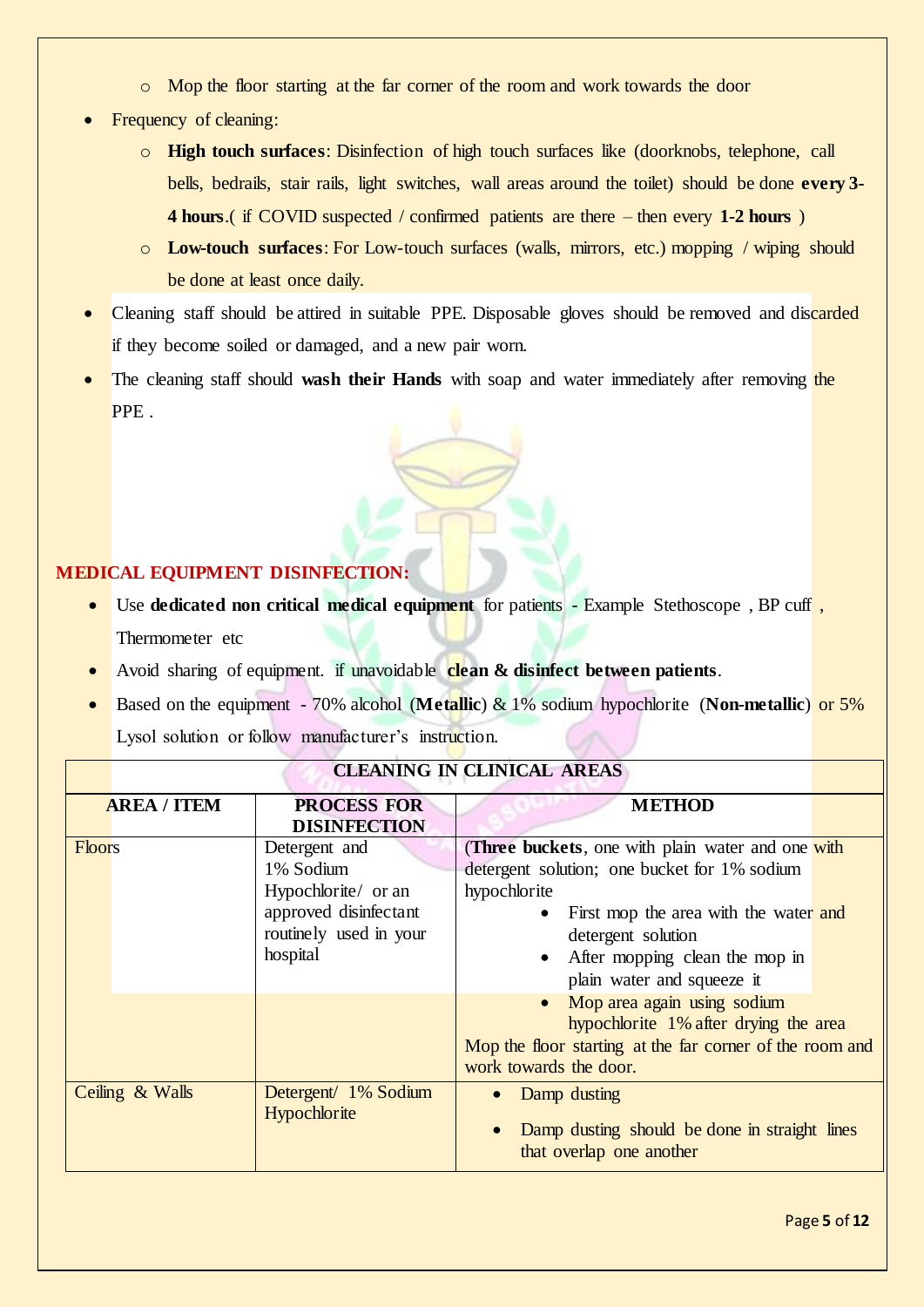| Doors & Door<br><b>Knobs</b>                                                                               | Detergent/ 1% Sodium<br>Hypochlorite                                                                                                                                                                                                                             | The doors are to be washed with a brush                                                                                                                  |  |  |
|------------------------------------------------------------------------------------------------------------|------------------------------------------------------------------------------------------------------------------------------------------------------------------------------------------------------------------------------------------------------------------|----------------------------------------------------------------------------------------------------------------------------------------------------------|--|--|
| <b>Isolation</b> room                                                                                      | Detergent and 1%<br>Sodium Hypochlorite                                                                                                                                                                                                                          | Terminal cleaning: Three buckets (As mentioned<br>above)                                                                                                 |  |  |
| All Clinical Areas/<br>Laboratories/ where<br>spill care is required                                       | 1% Sodium Hypochlorite                                                                                                                                                                                                                                           | As per spill management protocol.<br>$\bullet$<br>At the end, Mop with<br>detergent and water and allow<br>it to dry.                                    |  |  |
| Stethoscope                                                                                                | Alcohol based rub/ Spirit<br>Swab                                                                                                                                                                                                                                | Should be wiped with alcohol<br>based rub /spirit swab before<br>each patient contact                                                                    |  |  |
| <b>BP Cuffs &amp; Covers</b>                                                                               | Alcohol based<br>disinfectant                                                                                                                                                                                                                                    |                                                                                                                                                          |  |  |
| Thermometer                                                                                                | Wipe with alcohol rub<br>in- between each patient<br>use                                                                                                                                                                                                         | Preferably one thermometer<br>for each patient                                                                                                           |  |  |
| <b>Injection</b> & Dressing<br><b>Trolley</b>                                                              | Detergent & 70%<br>Alcohol                                                                                                                                                                                                                                       | Clean Daily with detergent & water<br>After each use, should be disinfected with 70%<br>alcohol based reagent                                            |  |  |
| Refrigerators                                                                                              | Detergent & Water<br><b>Inside Cleaning:</b><br>Weekly<br><b>Surface Cleaning</b><br>Schedule: As mentioned<br>for High Touch Surfaces                                                                                                                           | Empty the fridge and store things appropriately<br>Defrost, decontaminate and clean with detergent<br>Dry it properly and replace the things             |  |  |
| <b>Equipment</b><br>(Equipment need to be<br>disinfected after every<br>contact with suspected<br>patient) | All Areas &<br>$\bullet$<br>Surfaces of<br>Equipment: 1%<br>$s_{11}$<br>Sodium<br>Hypochlorite<br>Sensitive Probes of<br>Equipment: 70%<br>$Alcohol - example$<br>Ventilator monitors,<br>CT/MR like machines etc.<br>per manufacturer's<br>(As<br>Instructions) | Whenever possible, portable radiographic<br>$\bullet$<br>equipment should be used to limit transportation of<br>patients<br>$+11 -$                      |  |  |
| <b>CLEANING IN NON- CLINICAL AREAS</b>                                                                     |                                                                                                                                                                                                                                                                  |                                                                                                                                                          |  |  |
| <b>General cleaning</b>                                                                                    | Detergent and Water<br>(1% Sodium<br>Hypochlorite can be<br>done)                                                                                                                                                                                                | Scrub floors with water and detergent<br>$\bullet$<br>Clean with plain water<br>$\bullet$<br>Allow to dry<br>1% Sodium Hypochlorite mopping can be done. |  |  |
| Lockers/<br>Tables/Cupboards/<br>Wardrobes/ Benches/<br><b>Shelves</b>                                     | Detergent & Water                                                                                                                                                                                                                                                | Damp dusting<br>$\bullet$                                                                                                                                |  |  |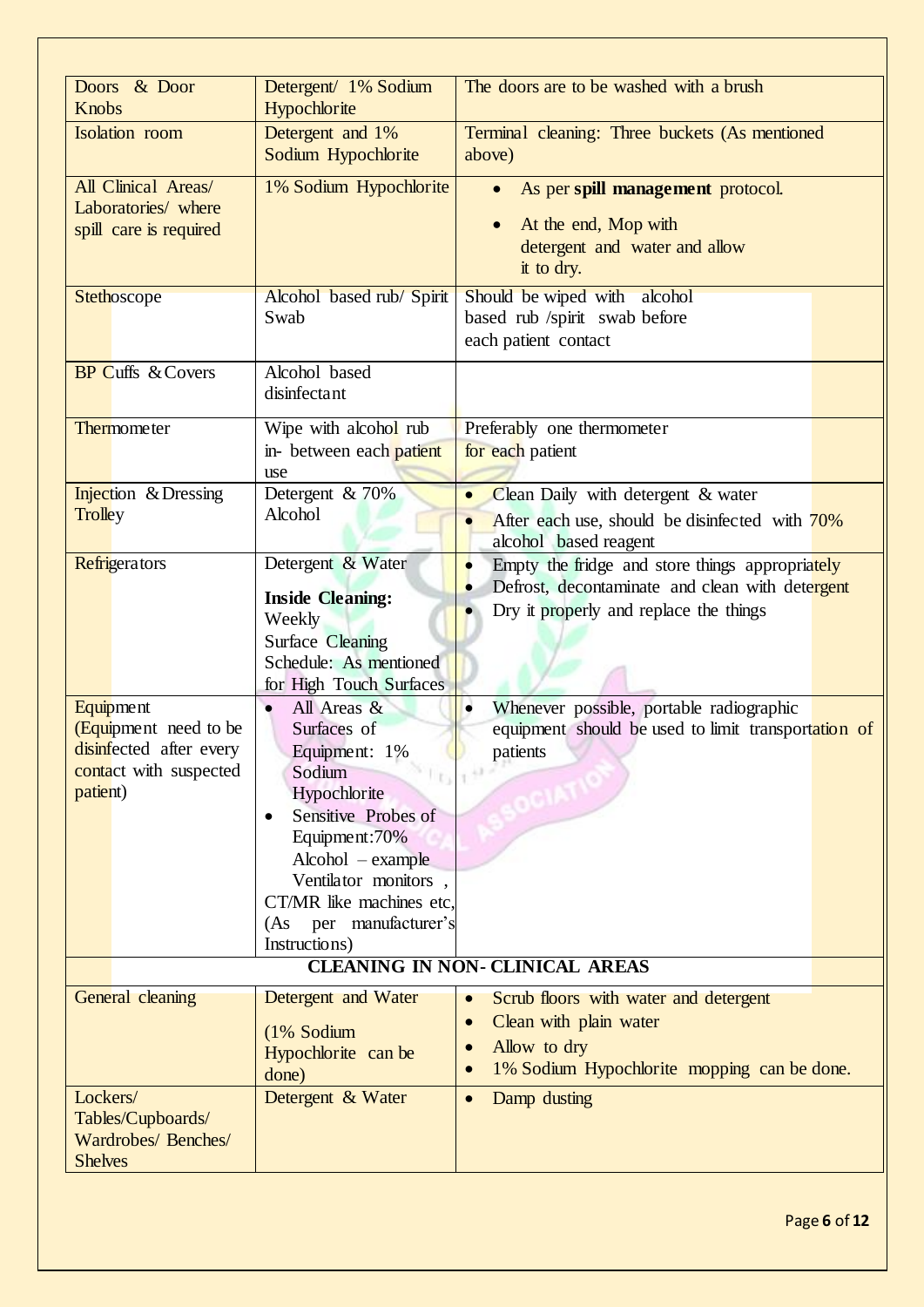| Mirrors & Glass                                     | Detergent & Water        | Using water and a small quantity of detergent<br>and a damp cloth |
|-----------------------------------------------------|--------------------------|-------------------------------------------------------------------|
|                                                     |                          | wipe over the mirror and surroundings                             |
| Stainless steel Any<br>other sink                   | Detergent & Water        |                                                                   |
| Furniture, Telephone,<br>Chairs, Privacy<br>Curtain | Detergent & Water        | Damp dust with detergent<br>$\bullet$                             |
| Lifts                                               | Detergent and water      | $3 - 4$ times a day<br>$\bullet$                                  |
|                                                     | High touch points        | Every 1-2 hours                                                   |
| Light switches                                      | Detergent & Water        | Damp dust (never wet) with detergent                              |
| <b>Railings</b>                                     | Detergent & 1% Sodium    | Damp dust with water and detergent followed by<br>$\bullet$       |
|                                                     | Hypochlorite             | disinfection with hypochlorite                                    |
|                                                     | Three small buckets      |                                                                   |
|                                                     | system as mentioned      |                                                                   |
|                                                     | above.<br>$T0$ $T1$ $T1$ | $\mathbf{r}$ and $\mathbf{r}$                                     |

**(***Adopted from NCDC & AIIMS – HICC – IPC Guidelines for 2019-nCoV (COVID-19) version 1.2, March 2020***)**

# **INFECTION PREVENTION & CONTROL (IPC) ACTIVITY AREA WISE:**

| <b>AREA</b>                                     | <b>IPC ACTIVITY</b>                                                                                                                                                                                                                                                                                                                                                                                                                                                                                                                                                                                                                                                                                                                             |  |
|-------------------------------------------------|-------------------------------------------------------------------------------------------------------------------------------------------------------------------------------------------------------------------------------------------------------------------------------------------------------------------------------------------------------------------------------------------------------------------------------------------------------------------------------------------------------------------------------------------------------------------------------------------------------------------------------------------------------------------------------------------------------------------------------------------------|--|
| <b>Clinical</b> screening<br><b>Triage</b> area | Patients placement <b>I</b> -2 meters apart in a que<br>Doctor and assisting staff – three layered medical mask, Gown (linen) with<br>Apron and gloves.<br>Cleaning / Housekeeping staff - Three layered medical mask, gloves (while<br>shifting patients) and Heavy duty gloves (cleaning) - Ideal<br>Questioning, observation and Non touch technique for screening temperature<br><b>Tf</b><br>available)<br>Medical mask provided for suspected patients.<br>Hand wash / hand rub between patients and before and after PPE use.<br>Dispose the waste in appropriate BMW bins as per the policy.<br>Infection control educative & Information posters should be displayed.                                                                  |  |
| <b>OPD</b> / Clinic                             | Routine visits avoided.<br>(For remote / virtual consultations Refer - Telemedicine guidelines dated 26 <sup>th</sup> March 2020)<br>Patients placement I meter apart in the waiting area<br>Separate patients with flu like symptoms and those with other chronic diseases<br>ailments.<br>Doctor and assisting HCWs should wear three layered medical mask.<br>Cleaning / Housekeeping staff / Attenders-Three layered medical mask Heavy<br>duty gloves (cleaning) $-$ Ideal.<br>Organize the area with <b>Minimal equipment for easy decontamination</b> with<br>alcohol /1% sodium hypochlorite depending upon the material.<br>Floor cleaned with 1% sodium hypochlorite or any approved disinfectant 2-3<br>times a day $(8-12$ hourly). |  |
|                                                 | <b>Clean High touch points</b> once every 3-4 hours.<br>Hand wash / hand rub between patients and before and after PPE use.<br>$\bullet$                                                                                                                                                                                                                                                                                                                                                                                                                                                                                                                                                                                                        |  |
|                                                 | Page 7 of 12                                                                                                                                                                                                                                                                                                                                                                                                                                                                                                                                                                                                                                                                                                                                    |  |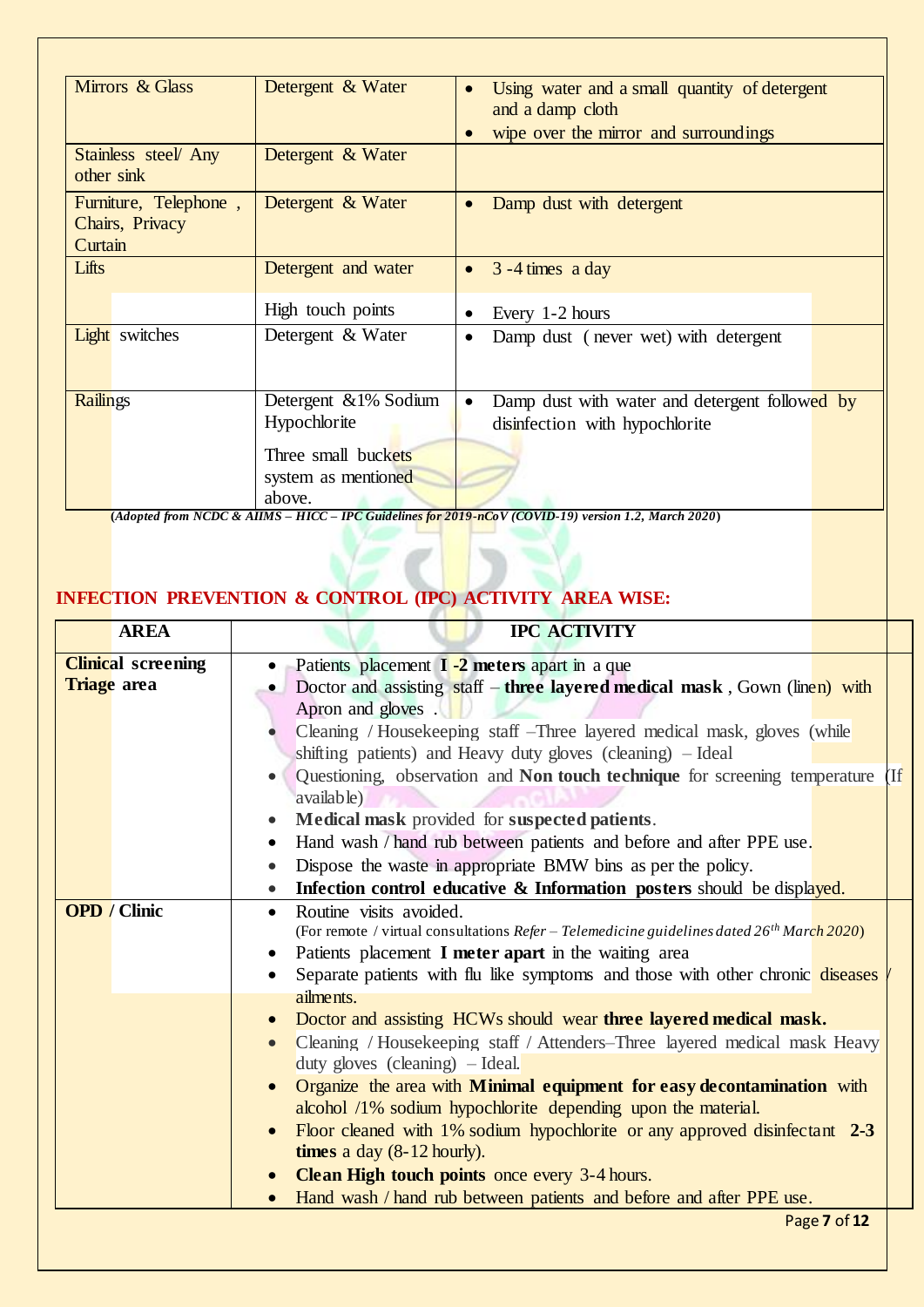| Restrict attendant for patients who don't require assistance.<br>$\bullet$<br>Dispose the waste in appropriate BMW bins as per the policy.<br><b>Ward</b><br>Patients beds spaced I meter apart.<br>$\bullet$<br>Only essential staff and patient attendant<br>Doctor and the assisting HCWs should wear three layered medical mask. |  |
|--------------------------------------------------------------------------------------------------------------------------------------------------------------------------------------------------------------------------------------------------------------------------------------------------------------------------------------|--|
|                                                                                                                                                                                                                                                                                                                                      |  |
|                                                                                                                                                                                                                                                                                                                                      |  |
|                                                                                                                                                                                                                                                                                                                                      |  |
|                                                                                                                                                                                                                                                                                                                                      |  |
|                                                                                                                                                                                                                                                                                                                                      |  |
| Cleaning / Housekeeping staff – Three layered mask $\&$ heavy duty gloves – Ideal                                                                                                                                                                                                                                                    |  |
| Floor cleaned with 1% sodium hypochlorite or any approved disinfectant 2-3                                                                                                                                                                                                                                                           |  |
| times a day $(8-12$ hourly).                                                                                                                                                                                                                                                                                                         |  |
| Medical equipment – for dedicated patients and cleaned and disinfected after use                                                                                                                                                                                                                                                     |  |
| and between patients with alcohol or manufacturer approved disinfectant.                                                                                                                                                                                                                                                             |  |
| Clean High touch points once every 3-4 hours.<br>$\bullet$                                                                                                                                                                                                                                                                           |  |
| Hand wash / hand rub between patients and before and after PPE use.                                                                                                                                                                                                                                                                  |  |
| If Patients should be shifted between wards or for testing $-$ inform the receiving                                                                                                                                                                                                                                                  |  |
| ward and choose a lean time (dedicated route if COVID-19 suspected).                                                                                                                                                                                                                                                                 |  |
| Dispose the waste in appropriate BMW bins as per the policy.                                                                                                                                                                                                                                                                         |  |
| Contaminated linen – washed with 60-90 $\rm{^0C}$ water and detergent and disinfected                                                                                                                                                                                                                                                |  |
| with 0.5% Sodium hypochlorite                                                                                                                                                                                                                                                                                                        |  |
| <b>Stringent Visitor policy</b> – restricting time, numbers (one only) and those sick                                                                                                                                                                                                                                                |  |
| ICU<br>Patients beds spaced I meter apart.<br>$\bullet$                                                                                                                                                                                                                                                                              |  |
| Only essential staff should enter the critical care areas                                                                                                                                                                                                                                                                            |  |
| Doctor and the assisting HCWs should wear three layered medical mask.                                                                                                                                                                                                                                                                |  |
| HCWs performing aerosol generating procedures should wear N-95 respirator,                                                                                                                                                                                                                                                           |  |
| Face shield / goggles, water resistant gown, double gloves, Apron (optional)                                                                                                                                                                                                                                                         |  |
| shoe cover and hood.                                                                                                                                                                                                                                                                                                                 |  |
| Cleaning / Housekeeping staff $-N-95$ respirator, goggles, gown, heavy duty                                                                                                                                                                                                                                                          |  |
| gloves, boots and hood - Ideal                                                                                                                                                                                                                                                                                                       |  |
| Floor cleaned with $1\%$ sodium hypochlorite or any approved disinfectant 3-4                                                                                                                                                                                                                                                        |  |
| times a day $(6-8 \text{ hour})$ .                                                                                                                                                                                                                                                                                                   |  |
| Medical equipment – for dedicated patients and cleaned and disinfected after use                                                                                                                                                                                                                                                     |  |
| and between patients with alcohol or manufacturer approved disinfectant.                                                                                                                                                                                                                                                             |  |
| Clean High touch points once every 3-4 hours.                                                                                                                                                                                                                                                                                        |  |
| Hand wash / hand rub between patients and before and after PPE use.                                                                                                                                                                                                                                                                  |  |
| Dispose the waste in appropriate BMW bins as per the policy.                                                                                                                                                                                                                                                                         |  |
| <b>Stringent Visitor policy</b><br>$\bullet$                                                                                                                                                                                                                                                                                         |  |
| Designated routes for transport of materials and activities                                                                                                                                                                                                                                                                          |  |
| Sufficient supplies of PPE $&$ handwash / rub solutions                                                                                                                                                                                                                                                                              |  |
| Training – staff and support personnel like security officers & cleaning staff.<br>$\bullet$                                                                                                                                                                                                                                         |  |
| Powered air-purifying respirators add a layer of safety on top of N95<br>٠                                                                                                                                                                                                                                                           |  |
| respirators                                                                                                                                                                                                                                                                                                                          |  |
| <b>Isolation</b> ward                                                                                                                                                                                                                                                                                                                |  |
| Patients beds spaced 2 meter apart.<br>$\bullet$<br>Well spaced & ventilated room with 10 beds in 2000sq ft with double door                                                                                                                                                                                                         |  |
|                                                                                                                                                                                                                                                                                                                                      |  |
| entry.<br>Negative pressure room with 12 air changes / hour with filtering of air exhaust                                                                                                                                                                                                                                            |  |
| is desirable                                                                                                                                                                                                                                                                                                                         |  |
|                                                                                                                                                                                                                                                                                                                                      |  |
| If there is no $AC$ facility, then equip with $3-4$ exhaust fans                                                                                                                                                                                                                                                                     |  |
| Minimal patient's belongings                                                                                                                                                                                                                                                                                                         |  |
| Only essential staff should enter the room                                                                                                                                                                                                                                                                                           |  |
| Adequate resources for Hand hygiene & PPE<br>$\bullet$                                                                                                                                                                                                                                                                               |  |
| N-95 respirator used for aerosol generating procedures.                                                                                                                                                                                                                                                                              |  |
| Dedicate non critical patient care equipment to the patients if possible                                                                                                                                                                                                                                                             |  |

٦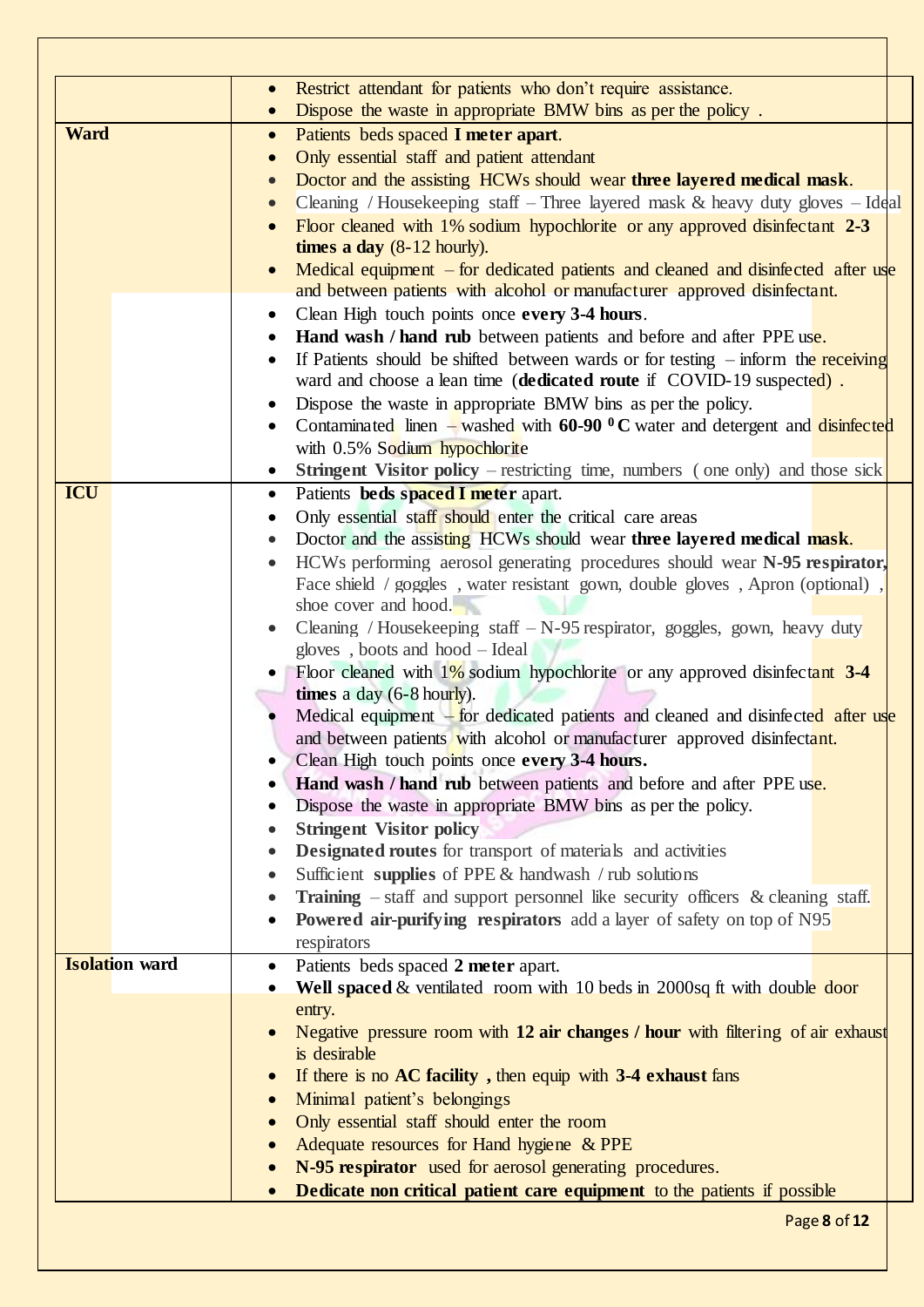|                          | Floor cleaned with 1% sodium hypochlorite or any approved disinfectant 4 times<br>a day (6 hourly).<br>• Clean High touch points with alcohol / 1% Sodium hypochlorite every 1-2 hrs.<br>• Waste generated is collected separately in double yellow bag with a COVID-19<br>waste label on it.<br>Keep duty roster of all staff working in isolation area for outbreak investigation<br>& contact tracing                                                                                                                                                                                                                                                                                                                     |  |  |
|--------------------------|------------------------------------------------------------------------------------------------------------------------------------------------------------------------------------------------------------------------------------------------------------------------------------------------------------------------------------------------------------------------------------------------------------------------------------------------------------------------------------------------------------------------------------------------------------------------------------------------------------------------------------------------------------------------------------------------------------------------------|--|--|
| <b>Operation theatre</b> | Non elective surgeries $postcone - at least 4 weeks$<br>$\bullet$<br>All emergency $\&$ invasive procedures – consider all as COVID positive and test<br>(CT chest, CBC, LDH, AST/ALT) if well within normal proceed with routine<br>OT precautions and perform surgery.                                                                                                                                                                                                                                                                                                                                                                                                                                                     |  |  |
|                          | If COVID positive and surgery <b>cant be postponed</b> – Stop Positive pressure &<br>smoke extraction, intubation & extubation in isolation room, Minimal staff<br>wearing $-N-95$ respirator, face shield, coverall, Double / triple gloves, shoe<br>cover, water resistant gloves.<br><b>High cleaning</b> of the entire OT by Cleaning / Housekeeping staff wearing N-95<br>respirator, goggles, gown, heavy duty gloves, boots and hood.<br>(Adopted from -Best of ID guidelines for hospital Use - Dr Sureshkumar, ID Consultant, Chennai)                                                                                                                                                                              |  |  |
| <b>Ambulance</b>         | The staff wear N95 respirator, gloves, long sleeved fluid repellent gown and<br>goggle/ face shield<br><b>Driver</b> wears three layered medical mask<br>$\bullet$<br><b>Cleaning / housekeeping staff</b> – wear Three layered mask and heavy duty<br>$\bullet$<br>gloves while decontaminating the ambulance<br>Ensure <b>proper handwashing</b> / hand disinfection of all personnel<br>Cleaning and disinfection of the surfaces and equipment is done after and<br>between transport of patients with suspected COVID-19 disease to the referral<br>healthcare facility- either 70% alcohol / 1% Sodium Hypochlorite, depending on<br>the material.<br>The Patient and the attendant maybe provided with a medical mask |  |  |

# **SAMPLE COLLECTION & COVID-19 TESTING**

- **Criteria for SARS CoV-2 (COVID-19) testing** is based on the "Revised Strategy for COVID 19 Testing in India" by IMCR , Version -3, Dated-20th March 2020
- Optimum sample collection timing:
	- o Before day 3 of symptoms and not later than day 7.
	- o Preferably prior to initiation of antimicrobial chemoprophylaxis or therapy.
- Following Bio-safety precautions & donning appropriate PPE (**N-95 Respirator**) collect samples and send it to designated laboratories in standard triple packing along with specimen referral form.
- Samples **Nasal swab, Throat swab** and BAL/ Tracheal aspirate ( patients with severe respiratory disease )
	- o Stool, Urine and blood samples if tested positive for SARS CoV-2

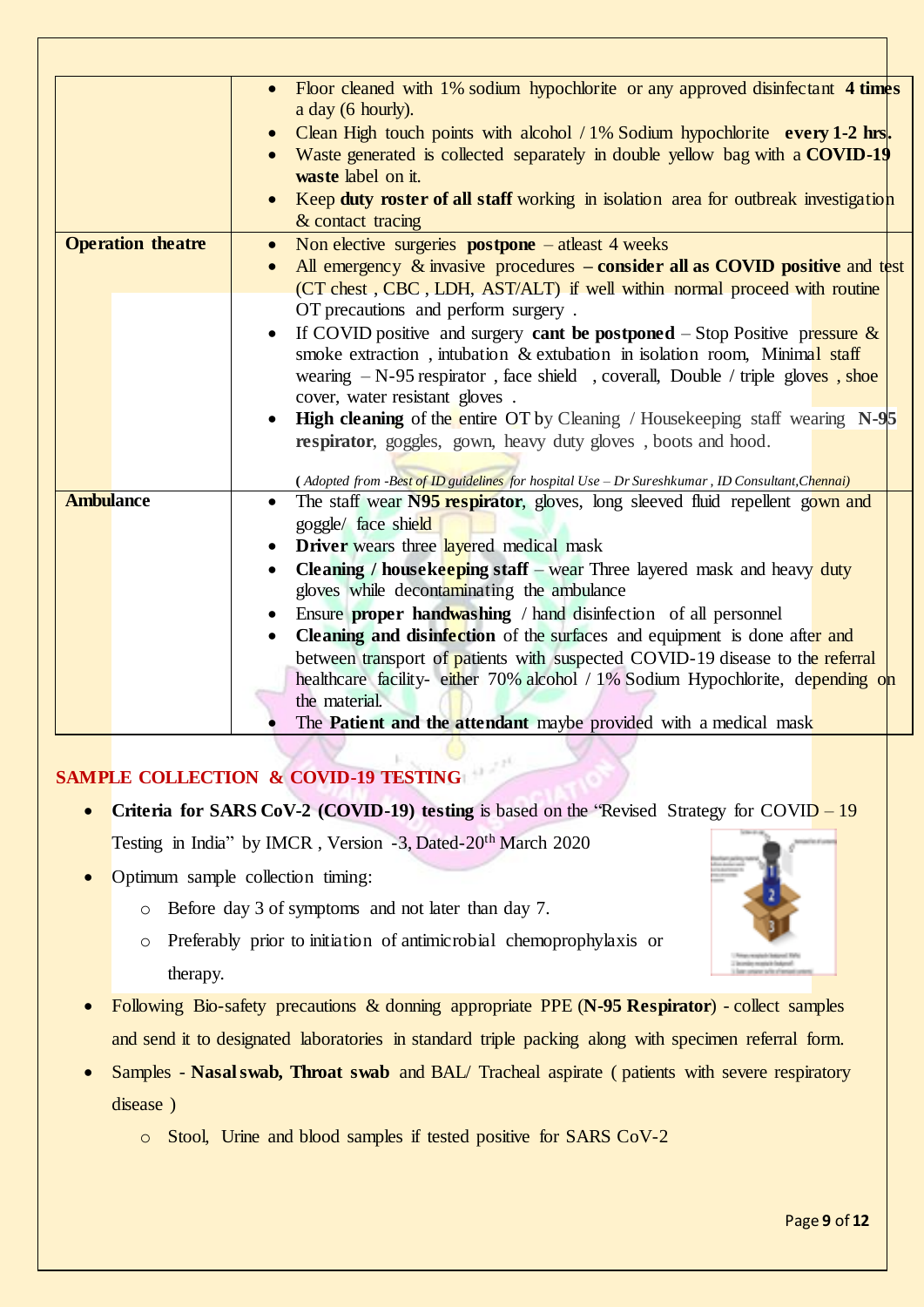- Transported in **Viral Transport Medium (VTM)** at 4<sup>0</sup>C as soon as possible (same day) after proper labelling of the samples with patient details and additionally labelling – "*To be tested For COVID-19".*
- Samples should be sent to **Govt or Private Laboratories approved** for testing in Tamilnadu. The list can be accessed by clicking the link https://www.icmr.org.in/index.php/testing-facilities
- **For Queries** Directorate of Public Health & Preventive Medicine, Chennai 044-29510400/ 044- 29510500/9444340496/8714448477.

### **LINEN HANDLING:**

- All used linen should be handled by HCWs with **standard precautions**.
- Used linen should be handled as little as possible with **minimum agitation** to prevent possible contamination and generation of aerosols in the areas.
- **Soiled linen** should be placed in clearly labelled, leak proof bags or containers, carefully removing any solid excrement and putting in covered bucket to dispose of in the toilet or latrine.
- Curtains/ fabrics/ quilts preferably washed using the **hot water cycle**.
	- o Washed with detergent at **70ºC** for at least 25 minutes.
- Contaminated linen should be washed **in 60-90 <sup>0</sup>C water with detergent** and soaked in **0.5% sodium hypochlorite for 20 -30 mins.**
- Finally rinsed with clean water and allowed to dry in sunlight.

### **BIOMEDICAL WASTE HANDLING**

- Bio-medical waste (BMW) shall be segregated as per BMW Rules 2016 Amended 2018 & 2019
- COVID-19 waste from Isolation area ,COVID -19 testing laboratories & collection centers and Screening triage area should be separately collected and labeled as "**COVID-19 – waste'**
- All masks, gowns, head & foot covers are discarded in yellow bucket with **double bag / liner**.
- Sharps in White Puncture proof container –handed over to CWTF.
- **Separate trolley and dedicated personnel** with appropriate PPE to transport COVID-19 waste.
- **Separate storage** in the common storage area in the hospital and also **separate documentation** for COVID-19 waste.
- After every transfer the **trolley is cleaned inside and outside** with detergent and water and disinfected with 1% sodium hypochlorite.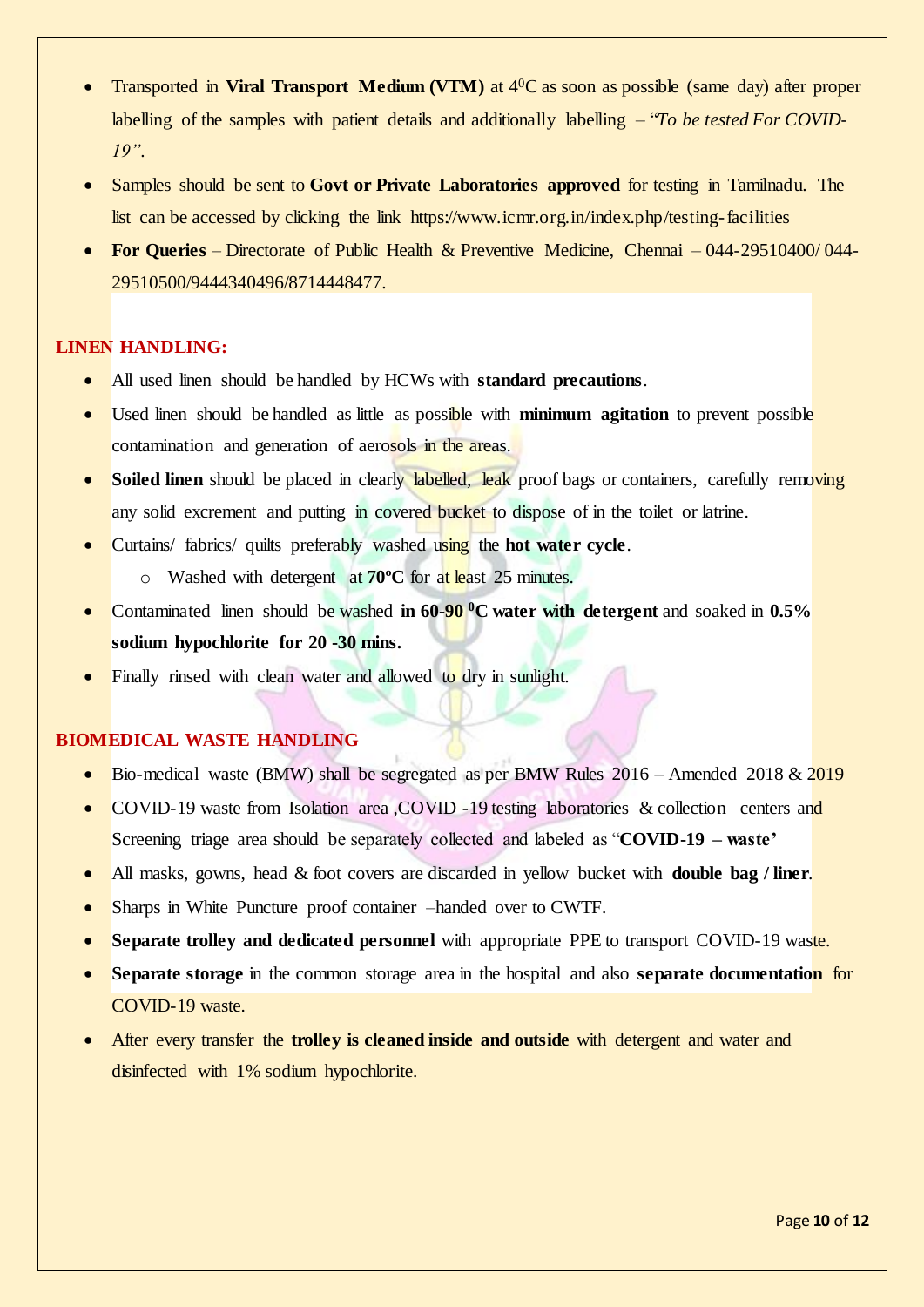

### **HANDLING DEAD BODIES OF COVID-19 POSITIVE:**

- Staff attending to the dead body should **perform hand hygiene and wear appropriate PPE** (water resistant apron, goggles, N95 respirator, gloves).
- All tubes, drains and catheters on the dead body should be **removed** .
- Any puncture holes or wounds should be disinfected with 1% hypochlorite and **dressed with impermeable material.**
- **Plug Oral, nasal orifices** of the dead body to prevent leakage of body fluids.
- Place the dead body in **a leak-proof plastic body bag**. The exterior of the body bag can be **decontaminated with 1% hypochlorite**.
- The **body bag can be wrapped** with a mortuary sheet or sheet provided by the family members.
- The body will be either handed over to the relatives or taken to mortuary.
- The health care worker who handled the body will remove personal protective equipment and will **perform hand hygiene**.

### **COVID-19 NOTIFICATION**

- Persons with History of travel to select countries the last 14days and those who fits the definition of COVID -19 Suspect or Case **- NOTIFY**
- Mandatory to notify to concerned **District Surveillance Unit**.
	- o Government and Private- Hospitals.
	- o Medical officers in Government health institutions.
	- o Registered Private Medical Practitioners.
	- o AYUSH Practitioners,